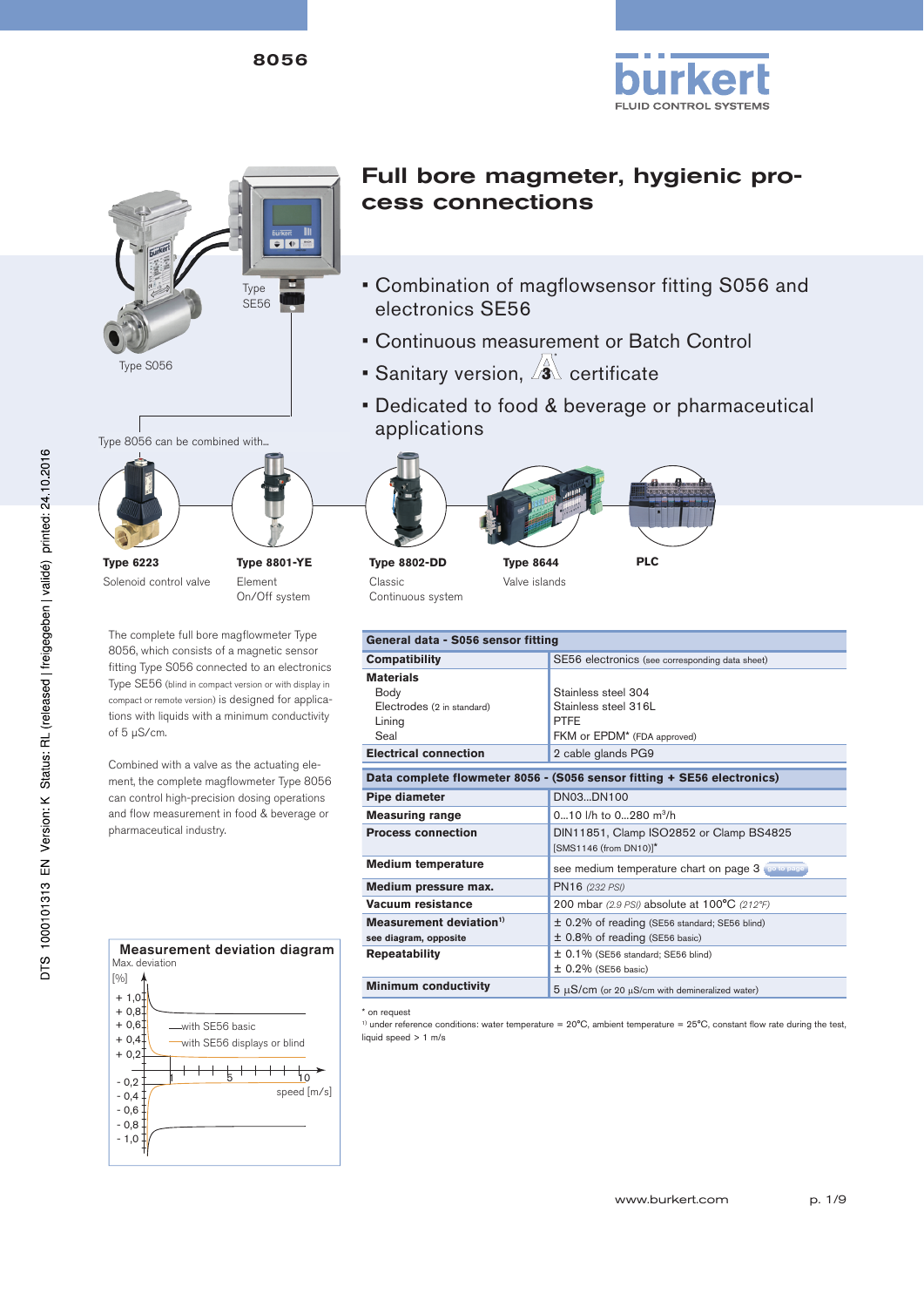8056



More info.

re technica  $\overline{\mathrm{out}}$  this

| <b>Environment</b>       |                                                                          |
|--------------------------|--------------------------------------------------------------------------|
| Ambient temperature with |                                                                          |
| SE56 standard            | $-20+60^{\circ}C$ (-4+140°F) (operating and storage)                     |
| SE56 basic               | $-10+50^{\circ}C$ (14+122°F) (operating)                                 |
|                          | $-20+50°C$ (-4+122°F) (storage)                                          |
| SE56 blind               | $-20+40^{\circ}C$ (-4+104°F) (operating and storage)                     |
| <b>Standard</b>          |                                                                          |
| <b>Protection class</b>  | IP65 and IP67 (compact version, SE56 standard or SE56 blind);            |
|                          | IP65 (remote version, SE56 standard)                                     |
|                          | IP68 (remote version and junction box filled with resin, SE56 standard); |
|                          | IP65 (compact version, SE56 basic)                                       |
| <b>Standard</b>          |                                                                          |
| <b>EMC</b>               | EN 61326-1,                                                              |
| Emission / Immunity      | EN 55011 (Group 1, Class B) / IEC 1000-4-2/3/4/5/6/11                    |
| Safety                   | EN 61010                                                                 |

### Ordering information for complete flowmeter Type 8056

A complete flowmeter Type 8056 consists of a sensor fitting S056 and an electronics SE56.

The following information is necessary for the selection of a complete flowmeter:

- **item no.** of the sensor fitting **Type S056** (see Ordering Chart on page 6)
- **item no.** of the electronics **Type SE56** (see corresponding data sheet or Ordering chart on page 7)



### Design and operating principle

The sensor fitting Type S056 consists of a stainless steel pipe section internally lined with insulating material. Two electrodes mounted opposite to each other on the internal surface of the tube generate an electrical signal. The coils generating the magnetic field are placed outside the pipe. The signal generated by the sensor fitting S056 must be amplified and processed by an electronics (SE56) which outputs an electrical signal proportional to the fluid flow velocity respectively to the flow rate.

Faraday's induction law is the basis for this magnetic flow measurement.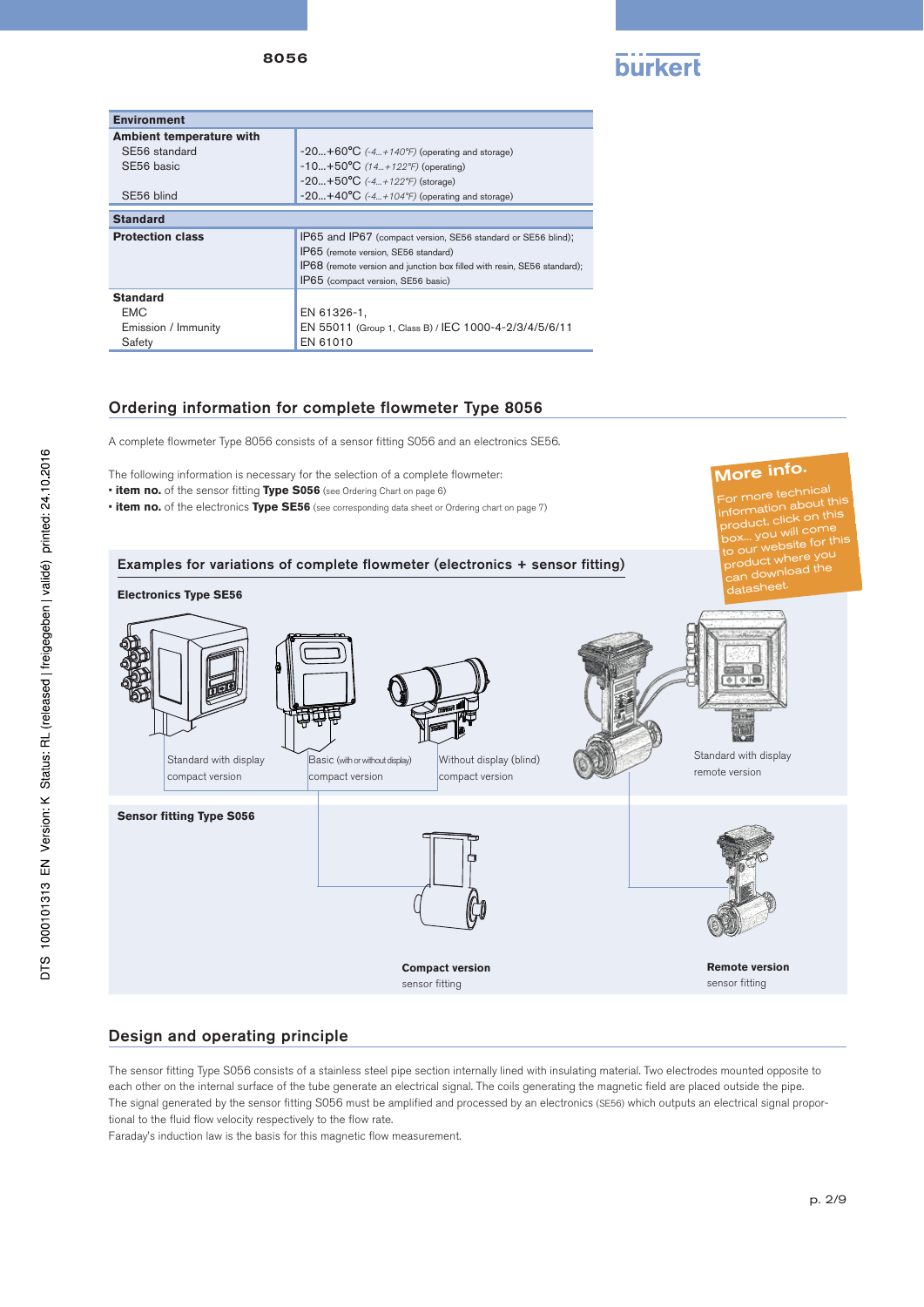

#### Installation



Avoid the functioning with the pipe partially filled.



During flowmeter operation the pipe must be completely full.



Avoid the installation near curves or hydraulic accessories



Observe the upstream and downstream distances.

The sensor fitting can be installed into either horizontal or vertical pipes. Mount the sensor fitting in the below as correct indicated ways to obtain an accurate flow measurement.



The suitable pipe size is selected using the diagram Flow/Velocity/DN (see diagram to the right).

The flow sensor fitting is not designed for gas flow measurement.

### Flow/Velocity/DN diagram

#### Example:

- Flow: 0.6 m3/h
- Ideal flow velocity: 2...3 m/s
- For these specifications, the diagram indicates a pipe size of DN10

#### **Flow rate** US gpm  $m^3/h$ l/min  $20000 \downarrow$ <sup>100000</sup>  $\ddagger$  5000 DN 400 DN 350  $500001$ 10000 DN 300 2000 30000 DN 250 20000 5000 DN 200 1000 DN 150 10000 500 2000 DN 125 5000 DN 100 1000  $3000^{-}$ 200 DN 80  $500<sup>+</sup>$ 2000 DN 65 100 DN 50  $1000 -$ 200 50 **DN 40** ЖИ  $500<sup>†</sup>$ DN 32  $100<sub>1</sub>$ 20 DN 25 ŧ 50 200. DN 20  $10$ DN 15  $100<sub>+</sub>$  $\overline{5}$  $20$ DN 10 50  $10$  $\overline{2}$ DN 08  $\ddagger$ 5 20  $\overline{1}$ DN 06  $10$  $0.5$  $\overline{2}$  $\overline{5}$  $\Box$ DN 03  $\overline{1}$  $\frac{1}{1}$  $0.2$  $0.5$  $\overline{2}$  $0.1$  $\overline{1}$ È  $0.05$  $0.2$  $0.5$ TTT  $\Box$  $0.1$  $\frac{1}{\epsilon}$  $0.02$  $0.05\frac{1}{5}$  $0.2$  $0.01$  $10<sub>m/s</sub>$ 0.1 0.3 0.5 1 3 5 10  $0.3$   $0.5$  1  $3$   $5$  10  $\frac{1}{30}$  fps **Flow velocity**

### Medium temperature chart

|                                                          | 鸾<br><b>SE56 standard</b><br>compact | 新闻<br><b>SE56 standard</b><br>remote      | <b>SE56 basic</b><br>compact              | <b>SE56 blind</b><br>compact                                                                |
|----------------------------------------------------------|--------------------------------------|-------------------------------------------|-------------------------------------------|---------------------------------------------------------------------------------------------|
| S056<br>Sensor fitting<br>(compact or remote<br>version) | $-20+100°C$<br>$(-4+212^{\circ}F)$   | $-20+130^{\circ}C$<br>$(-4+266^{\circ}F)$ | $-10+100^{\circ}C$<br>$(14+212^{\circ}F)$ | $-20+100^{\circ}C$<br>$(-4+212^{\circ}F)$<br>[up to 130°C (up to 266°F)<br>for max. 1 hour] |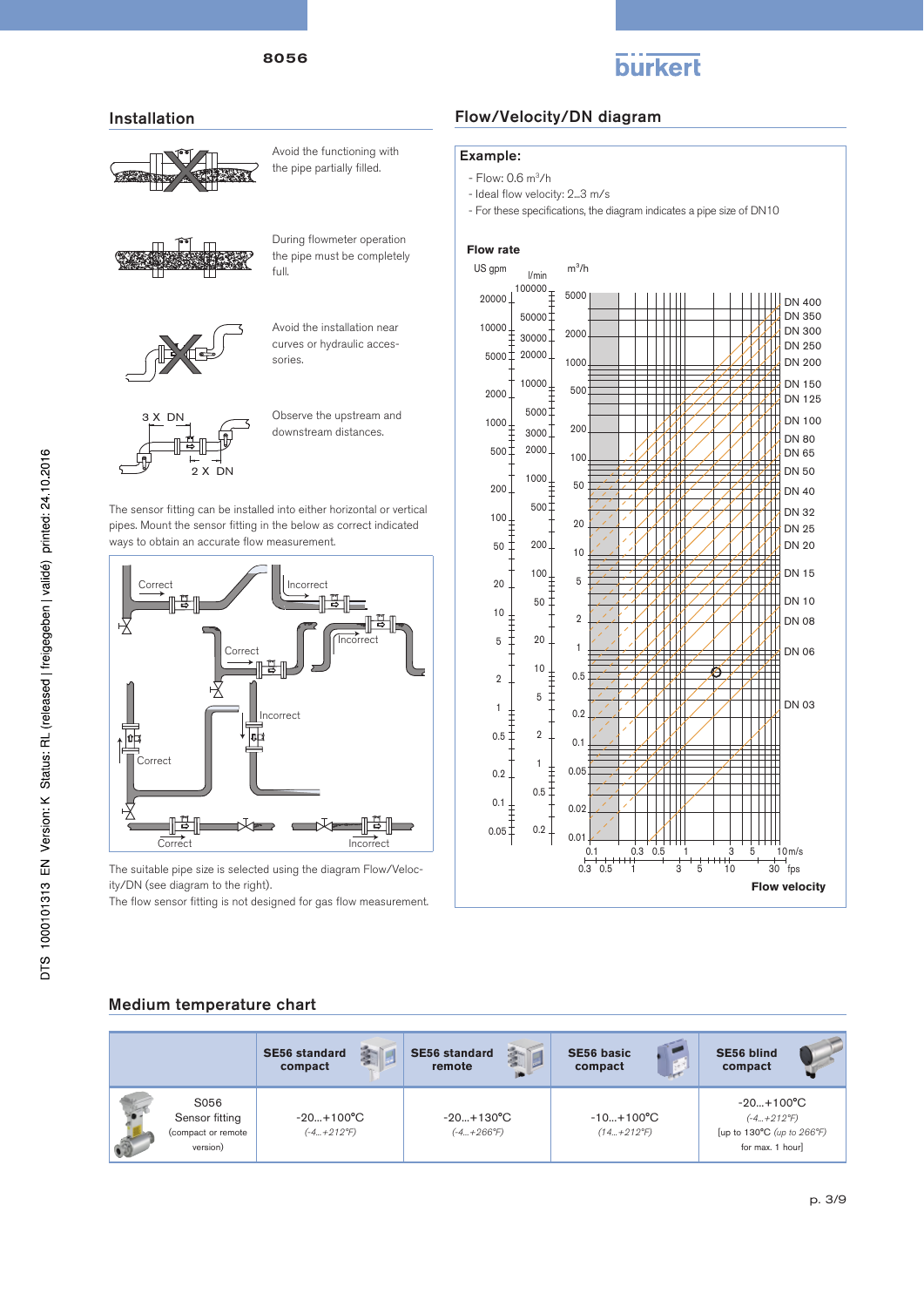



### Dimensions [mm] of Type S056 sensor fitting - sanitary version DIN 11851

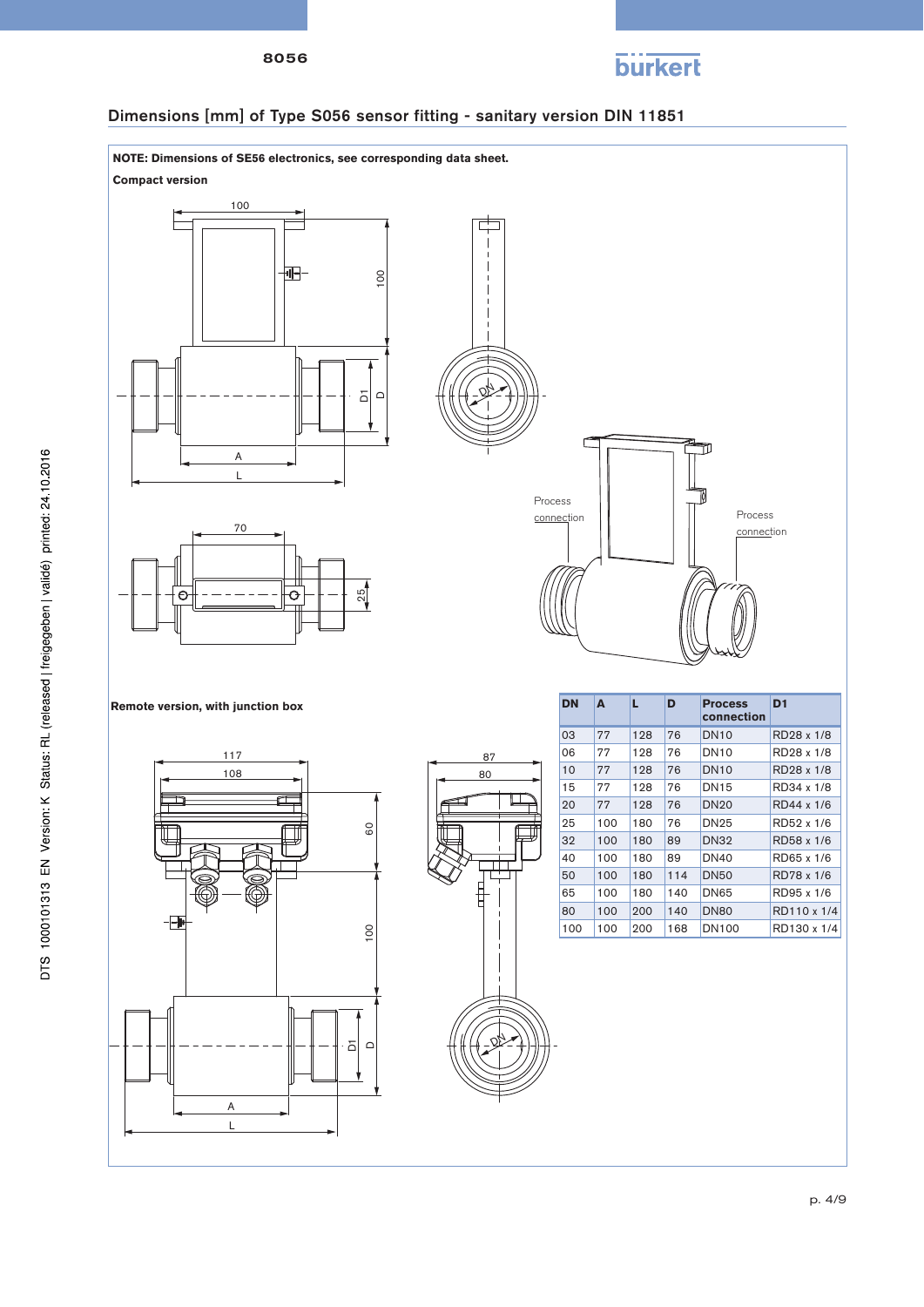



### Dimensions [mm] of Type S056 sensor fitting - sanitary version Clamp ISO2852 or BS4825

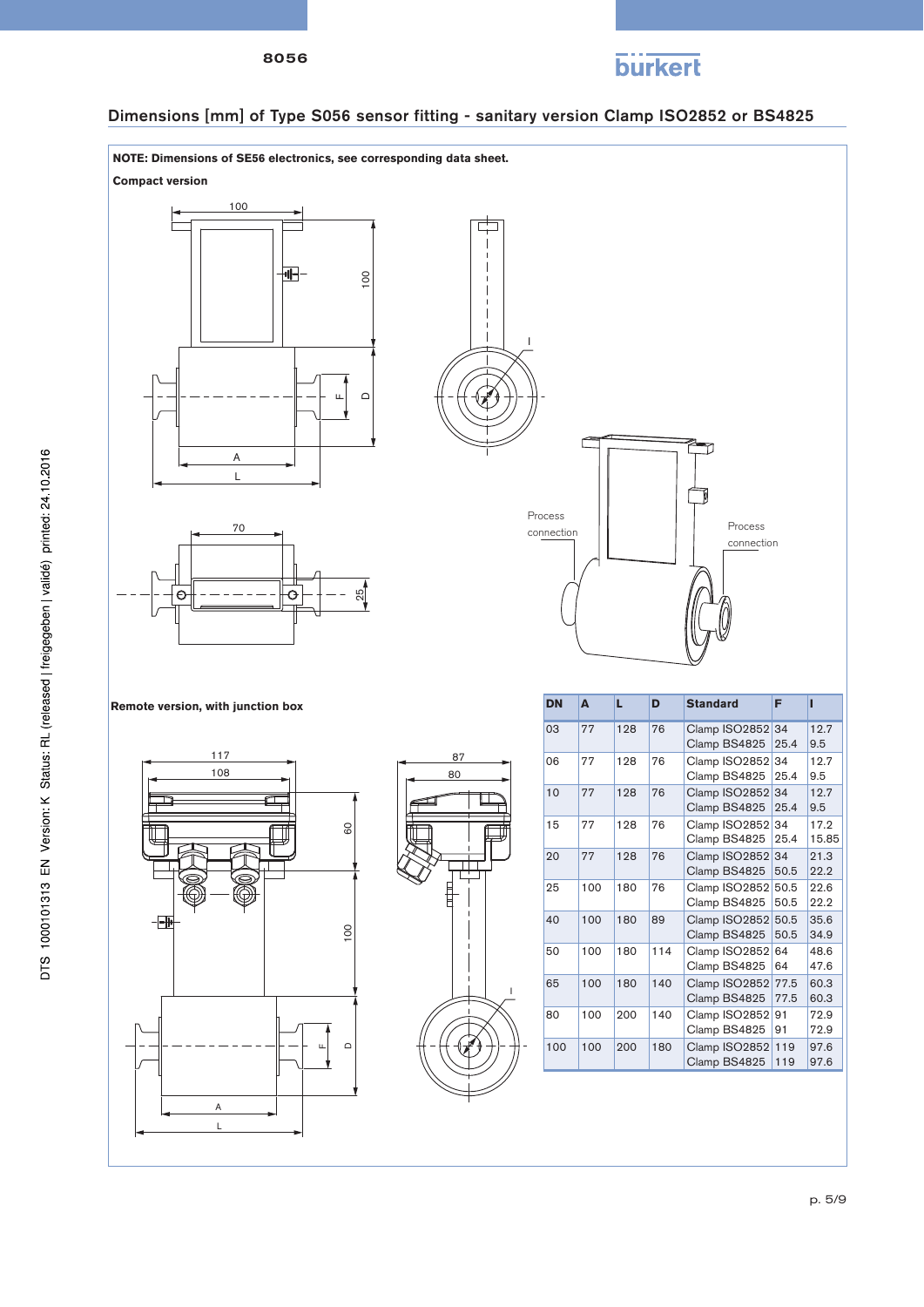

### Ordering chart for sanitary flowmeter 8056

### A complete flowmeter Type 8056 consists of:

 - a sensor fitting, sanitary version Type S056 - an electronics Type SE56

Please order the relevant sensor fitting and the electronics separately!

#### **Sensor fitting Type S056**

| <b>Description</b> | DN [mm] | Flow rate<br>min. 00.4 m/s    | range<br>max 010 m/s       | Body<br>material | Number of<br>electrodes | Electrode<br>material | Material:<br>Lining/Seal | Process con-<br>nection | Item no.   |
|--------------------|---------|-------------------------------|----------------------------|------------------|-------------------------|-----------------------|--------------------------|-------------------------|------------|
| Compact version    | 03      | $010$ [I/h]                   | 0250 [I/h]                 | SS 304           | $\overline{2}$          | SS 316L               | PTFE/FKM                 | <b>DIN 11851</b>        | 555 732    |
|                    |         |                               |                            |                  |                         |                       |                          | Clamp ISO2852           | 554 004    |
|                    |         |                               |                            |                  |                         |                       |                          | Clamp BS4825            | 559 786    |
|                    | 06      | $040$ [I/h]                   | 01000 [I/h]                | SS 304           | $\overline{2}$          | SS 316L               | PTFE/FKM                 | DIN 11851               | 559 430    |
|                    |         |                               |                            |                  |                         |                       |                          | Clamp ISO2852           | 559 431    |
|                    |         |                               |                            |                  |                         |                       |                          | Clamp BS4825            | 553 325    |
|                    | 10      | $0120$ [I/h]                  | 03000 [I/h]                | SS 304           | $\overline{2}$          | SS 316L               | PTFE/FKM                 | DIN 11851               | 559 432    |
|                    |         |                               |                            |                  |                         |                       |                          | Clamp ISO2852           | 554 904    |
|                    |         |                               |                            |                  |                         |                       |                          | Clamp BS4825            | 554 350    |
|                    | 15      | $0240$ [I/h]                  | 06000 [I/h]                | SS 304           | $\overline{2}$          | SS 316L               | PTFE/FKM                 | DIN 11851               | 553 527    |
|                    |         |                               |                            |                  |                         |                       |                          | Clamp ISO2852           | 553 555    |
|                    |         |                               |                            |                  |                         |                       |                          | Clamp BS4825            | 553 533    |
|                    | 20      | 0500 [I/h]                    | 012500 [I/h]               | SS 304           | $\overline{2}$          | SS 316L               | PTFE/FKM                 | DIN 11851               | 553 528    |
|                    |         |                               |                            |                  |                         |                       |                          | Clamp ISO2852           | 559 433    |
|                    |         |                               |                            |                  |                         |                       |                          | Clamp BS4825            | 553 534    |
|                    | 25      | $00.72$ [m <sup>3</sup> /h]   | $018$ [m <sup>3</sup> /h]  | SS 304           | $\overline{2}$          | SS 316L               | PTFE/FKM                 | <b>DIN 11851</b>        | 553 486    |
|                    |         |                               |                            |                  |                         |                       |                          | Clamp ISO2852           | 554 151    |
|                    |         |                               |                            |                  |                         |                       |                          | Clamp BS4825            | 553 535    |
|                    | 32      | $01.16$ [m <sup>3</sup> /h]   | $029$ [m <sup>3</sup> /h]  | SS 304           | $\overline{2}$          | SS 316L               | PTFE/FKM                 | DIN 11851               | 553 529    |
|                    | 40      | $0.1.80$ [m <sup>3</sup> /h]  | $045$ [m <sup>3</sup> /h]  | SS 304           | 2                       | SS 316L               | PTFE/FKM                 | DIN 11851               | 553 530    |
|                    |         |                               |                            |                  |                         |                       | Clamp ISO2852            | 553 741                 |            |
|                    |         |                               |                            |                  |                         |                       |                          | Clamp BS4825            | 553 536    |
|                    | 50      | $0.288$ [m <sup>3</sup> /h]   | $072$ [m <sup>3</sup> /h]  | SS 304           | $\overline{2}$          | <b>SS 316L</b>        | PTFE/FKM                 | <b>DIN 11851</b>        | 553 531    |
|                    |         |                               |                            |                  |                         |                       |                          | Clamp ISO2852           | 555 120    |
|                    |         |                               |                            |                  |                         |                       |                          | Clamp BS4825            | 553 537    |
|                    | 65      | 04.80 $[m^3/h]$               | $0120$ [m <sup>3</sup> /h] | SS 304           | $\overline{2}$          | SS 316L               | PTFE/FKM                 | <b>DIN 11851</b>        | 553 532    |
|                    |         |                               |                            |                  |                         |                       |                          | Clamp ISO2852           | 554 116    |
|                    |         |                               |                            |                  |                         |                       |                          | Clamp BS4825            | 553 538    |
|                    | 80      | $0.7.20$ [m <sup>3</sup> /h]  | $0180$ [m <sup>3</sup> /h] | SS 304           | $\overline{2}$          | SS 316L               | PTFE/FKM                 | <b>DIN 11851</b>        | 555 089    |
|                    |         |                               |                            |                  |                         |                       |                          | Clamp ISO2852           | 559 434    |
|                    |         |                               |                            |                  |                         |                       |                          | Clamp BS4825            | 559 791    |
|                    | 100     | $0.11.20$ [m <sup>3</sup> /h] | $0280$ [m <sup>3</sup> /h] | SS 304           | 2                       | SS 316L               | PTFE/FKM                 | DIN 11851               | on request |
|                    |         |                               |                            |                  |                         |                       |                          | Clamp ISO2852           | on request |
|                    |         |                               |                            |                  |                         |                       |                          | Clamp BS4825            | on request |
| Remote version     | 03      | $010$ [I/h]                   | 0250 [I/h]                 | SS 304           | 2                       | SS 316L               | PTFE/FKM                 | DIN 11851               | 551 506    |
| with 10 m          |         |                               |                            |                  |                         |                       |                          | Clamp ISO2852           | 551 501    |
| cable (included)   |         |                               |                            |                  |                         |                       |                          | Clamp BS4825            | 559 787    |
|                    | 06      | $040$ [I/h]                   | 01000 [I/h]                | SS 304           | 2                       | SS 316L               | PTFE/FKM                 | <b>DIN 11851</b>        | 551 507    |
|                    |         |                               |                            |                  |                         |                       |                          | Clamp ISO2852           | 551 502    |
|                    |         |                               |                            |                  |                         |                       |                          | Clamp BS4825            | 559 788    |
|                    | 10      | $0120$ [I/h]                  | 03000 [I/h]                | SS 304           | $\overline{2}$          | SS 316L               | PTFE/FKM                 | DIN 11851               | 551 508    |
|                    |         |                               |                            |                  |                         |                       |                          | Clamp ISO2852           | 551 503    |
|                    |         |                               |                            |                  |                         |                       |                          | Clamp BS4825            | 559 759    |
|                    | 15      | 0240 [I/h]                    | 06000 [I/h]                | SS 304           | 2                       | SS 316L               | PTFE/FKM                 | DIN 11851               | 551 509    |
|                    |         |                               |                            |                  |                         |                       |                          | Clamp ISO2852           | 551 504    |
|                    |         |                               |                            |                  |                         |                       |                          | Clamp BS4825            | 554 082    |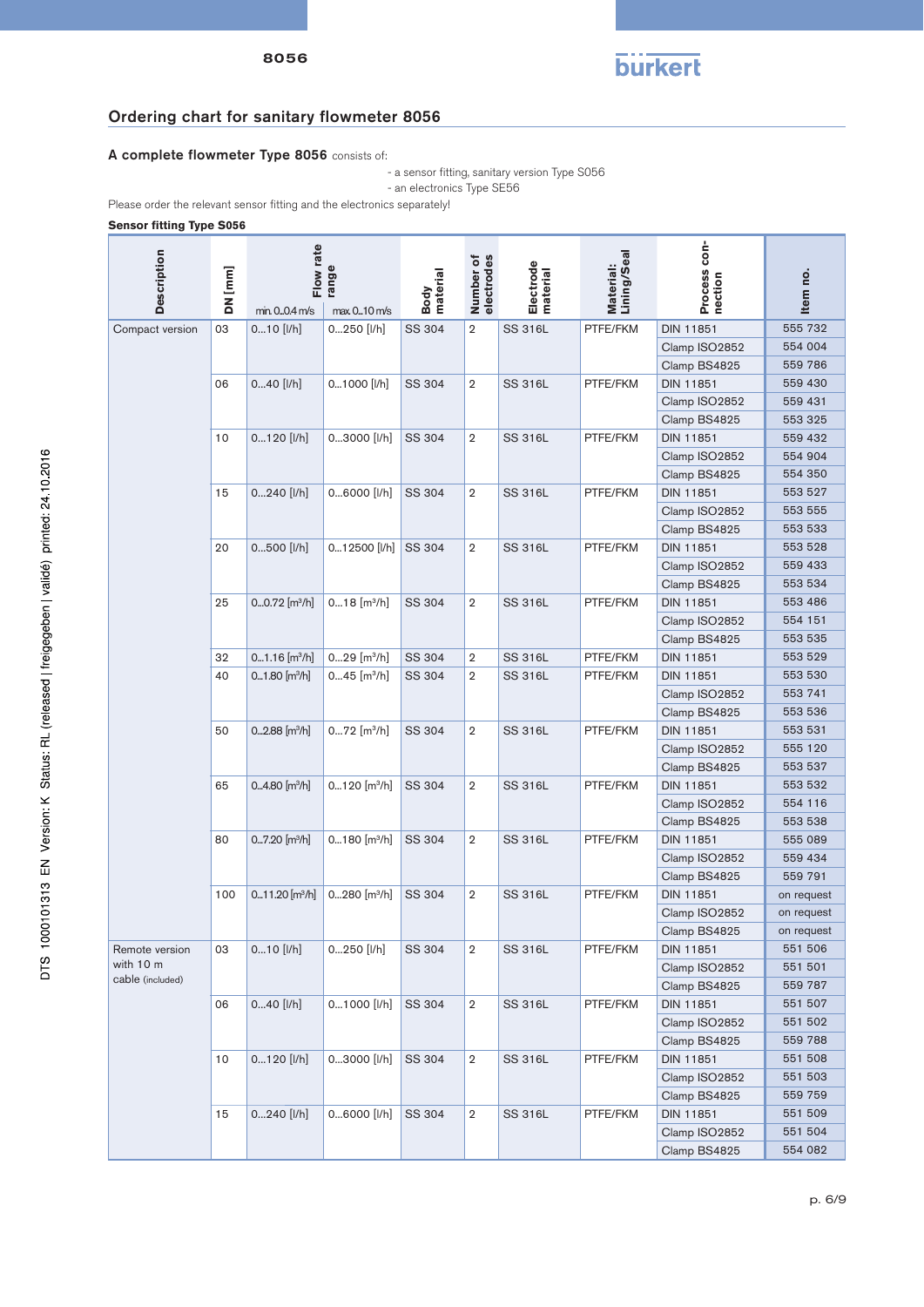

### Ordering chart for sanitary flowmeter 8056 (continued)

**Sensor fitting Type S056**

| <b>Description</b>            | DN [mm] | Flow rate<br>min. 00.4 m/s  | range<br>max 010 m/s       | material<br>Body | Number of<br>electrodes | Electrode<br>material | Material:<br>Lining/Seal | Process con-<br>nection       | Item no.                   |        |                |                |          |                  |         |
|-------------------------------|---------|-----------------------------|----------------------------|------------------|-------------------------|-----------------------|--------------------------|-------------------------------|----------------------------|--------|----------------|----------------|----------|------------------|---------|
| Remote version                | 20      | 0500 [I/h]                  | 012500 [I/h]               | SS 304           | $\overline{2}$          | <b>SS 316L</b>        | PTFE/FKM                 | <b>DIN 11851</b>              | 551 510                    |        |                |                |          |                  |         |
| with 10 m<br>cable (included) |         |                             |                            |                  |                         |                       |                          | Clamp ISO2852                 | 551 505                    |        |                |                |          |                  |         |
|                               |         |                             |                            |                  |                         |                       |                          | Clamp BS4825                  | 553 925                    |        |                |                |          |                  |         |
|                               | 25      | $00.72$ [m <sup>3</sup> /h] | $018$ [m <sup>3</sup> /h]  | SS 304           | $\overline{2}$          | SS 316L               | PTFE/FKM                 | <b>DIN 11851</b>              | 448 480                    |        |                |                |          |                  |         |
|                               |         |                             |                            |                  |                         |                       |                          | Clamp ISO2852                 | 448 499                    |        |                |                |          |                  |         |
|                               |         |                             |                            |                  |                         |                       |                          | Clamp BS4825                  | 559 789                    |        |                |                |          |                  |         |
|                               | 32      | $01.16$ [m <sup>3</sup> /h] | $029$ [m <sup>3</sup> /h]  | SS 304           | $\overline{2}$          | <b>SS 316L</b>        | PTFE/FKM                 | <b>DIN 11851</b>              | 448 481                    |        |                |                |          |                  |         |
|                               | 40      | $01.80$ [m <sup>3</sup> /h] | $045$ [m <sup>3</sup> /h]  | SS 304           | $\overline{2}$          | SS 316L               | PTFE/FKM                 | <b>DIN 11851</b>              | 448 482                    |        |                |                |          |                  |         |
|                               |         |                             |                            |                  |                         |                       |                          | Clamp ISO2852                 | 448 501                    |        |                |                |          |                  |         |
|                               |         |                             |                            |                  |                         |                       |                          | Clamp BS4825                  | 554 147                    |        |                |                |          |                  |         |
|                               | 50      | $02.88$ [m <sup>3</sup> /h] | $072$ [m <sup>3</sup> /h]  | SS 304           | $\overline{2}$          | SS 316L               | PTFE/FKM                 | <b>DIN 11851</b>              | 448 483                    |        |                |                |          |                  |         |
|                               |         |                             |                            |                  |                         |                       |                          | Clamp ISO2852                 | 448 502                    |        |                |                |          |                  |         |
|                               |         |                             |                            |                  |                         |                       |                          | Clamp BS4825                  | 554 138                    |        |                |                |          |                  |         |
|                               | 65      | $04.80$ [m <sup>3</sup> /h] | $0120$ [m <sup>3</sup> /h] | SS 304           | $\overline{2}$          | <b>SS 316L</b>        | PTFE/FKM                 | <b>DIN 11851</b>              | 448 484                    |        |                |                |          |                  |         |
|                               |         |                             |                            |                  |                         |                       |                          | Clamp ISO2852                 | 448 503                    |        |                |                |          |                  |         |
|                               |         |                             |                            |                  |                         |                       |                          | Clamp BS4825                  | 559 790                    |        |                |                |          |                  |         |
|                               | 80      | $07.20$ [m <sup>3</sup> /h] | $0180$ [m <sup>3</sup> /h] | SS 304           | $\overline{2}$          | <b>SS 316L</b>        | PTFE/FKM                 | <b>DIN 11851</b>              | 448 485                    |        |                |                |          |                  |         |
|                               |         |                             |                            |                  |                         |                       |                          | Clamp ISO2852                 | 448 504                    |        |                |                |          |                  |         |
|                               |         |                             |                            |                  |                         |                       |                          | Clamp BS4825                  | 558 854                    |        |                |                |          |                  |         |
|                               | 100     |                             |                            |                  |                         |                       |                          | $0.11.20$ [m <sup>3</sup> /h] | $0280$ [m <sup>3</sup> /h] | SS 304 | $\overline{2}$ | <b>SS 316L</b> | PTFE/FKM | <b>DIN 11851</b> | 448 486 |
|                               |         |                             |                            |                  |                         |                       |                          | Clamp ISO2852                 | 448 505                    |        |                |                |          |                  |         |
|                               |         |                             |                            |                  |                         |                       |                          | Clamp BS4825                  | on request                 |        |                |                |          |                  |         |

**Further versions on request** Please also use the "request for quotation" form on page 9 for ordering a customized sensor fitting go to page.

**Electronics Type SE56** (for more data, refer to data sheet Type SE56)

| Description                     | Power<br><b>Supply</b> | <b>Outputs</b>                    | material<br>Body | connection<br>Electrical | Item no. |
|---------------------------------|------------------------|-----------------------------------|------------------|--------------------------|----------|
| Standard                        | 90265 V AC             | 2 transistors                     | Aluminium        | 6 cable glands           | 558 745  |
| compact version                 |                        |                                   | Stainless steel  | 6 cable glands           | 559 780  |
| with display                    |                        | 2 transistors + 420 mA            | Aluminium        | 6 cable glands           | 558 747  |
|                                 |                        |                                   | Stainless steel  | 6 cable glands           | 558 306  |
| Standard                        | 90265 V AC             | 2 transistors                     | Aluminium        | 6 cable glands           | 559 781  |
| wall-mounting ver-              |                        |                                   | Stainless steel  | 6 cable glands           | 558 310  |
| sion<br>with display            |                        | 2 transistors + 420 mA            | Aluminium        | 6 cable glands           | 558 750  |
|                                 |                        |                                   | Stainless steel  | 6 cable glands           | 558 308  |
| <b>Basic</b><br>compact version | 90265 V AC             | 2 transistors                     | Nylon            | 3 cable glands           | 562 439  |
|                                 |                        | 2 transistors $+420$ mA           | Nylon            | 3 cable glands           | 562 440  |
| with display                    | 1863 V DC              | 2 transistors                     | Nylon            | 3 cable glands           | 562 443  |
|                                 |                        | 2 transistors + 420 mA            | Nylon            | 3 cable glands           | 562 444  |
| Basic                           | 90265 V AC             | 2 transistors                     | Nylon            | 3 cable glands           | 562 441  |
| compact version                 |                        | 2 transistors $+420$ mA           | Nylon            | 3 cable glands           | 562 442  |
| without display                 | 1863 V DC              | 2 transistors                     | Nylon            | 3 cable glands           | 562 445  |
|                                 |                        | 2 transistors + 420 mA            | Nylon            | 3 cable glands           | 562 446  |
| <b>Blind</b>                    | 2030 V DC              | up to 4 transistors               | Stainless steel  | 2 cable glands           | 559 132  |
| compact version                 |                        | up to 4 transistors $+ 420$ mA    | Stainless steel  | 2 cable glands           | 559 133  |
|                                 |                        | up to 4 transistors + PROFIBUS DP | Stainless steel  | 2 cable glands           | 559 134  |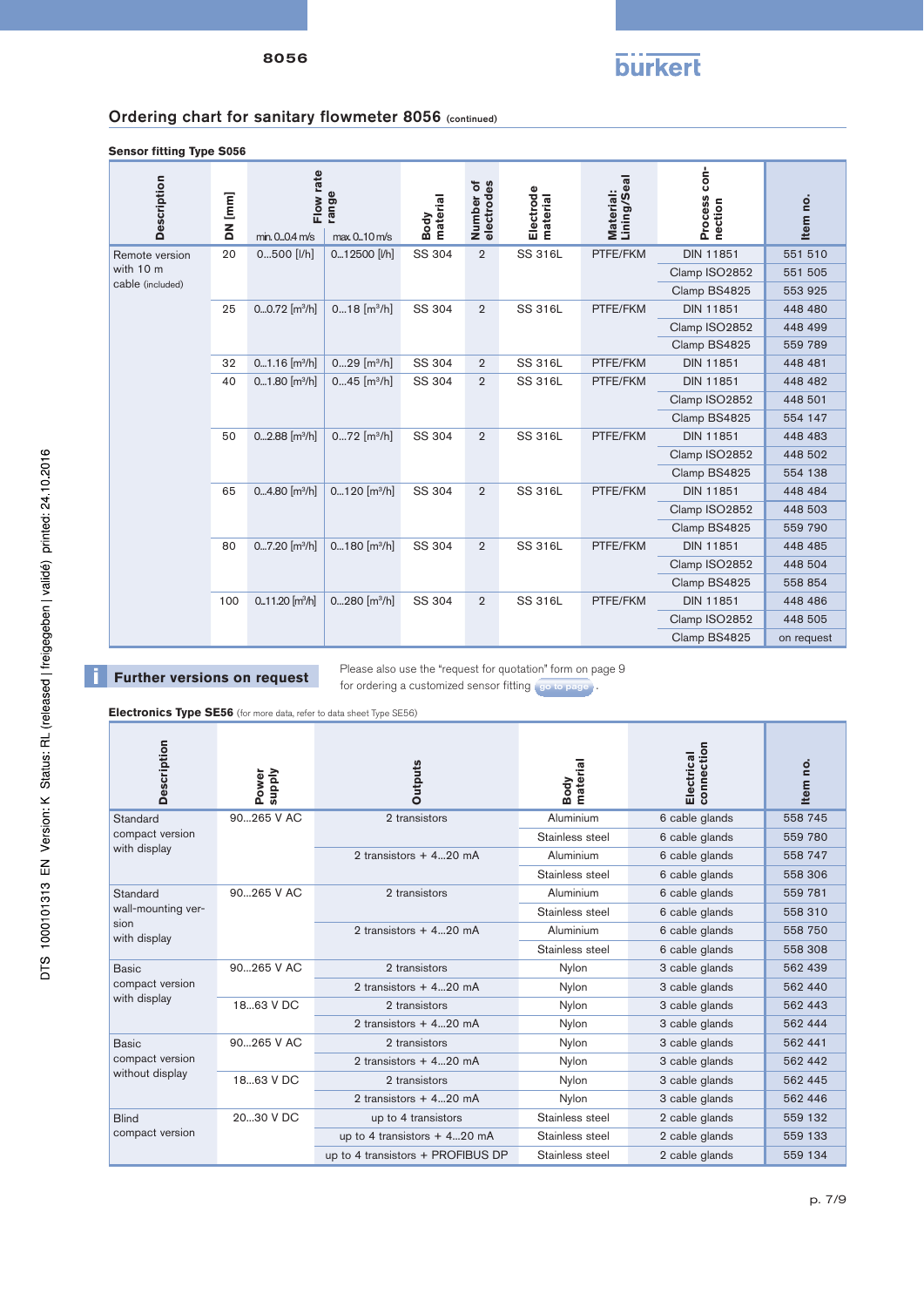

### Ordering chart for spare parts/accessories for sensor fitting Type S056

| Description                   |                                                                                                                                                                                                | No.on<br>drawing | Item no. |
|-------------------------------|------------------------------------------------------------------------------------------------------------------------------------------------------------------------------------------------|------------------|----------|
| Electrode cable,<br>10 m long | for connection between sensor fitting Type S054/S055, S051 or S056 without junction<br>box and electronics Type SE56*                                                                          |                  | 448 518  |
|                               | for connection between sensor fitting Type S054/S055, S051 or S056 with junction box<br>and electronics Type SE56* or<br>for connection between extension cable kit and electronics Type SE56* | $\overline{4}$   | 562 851  |
| Coil cable,<br>10 m long      | for connection between sensor fitting Type S054/S055, S051 or S056 without junction<br>box and electronics Type SE56*                                                                          | $\overline{2}$   | 448 519  |
|                               | for connection between sensor fitting Type S054/S055, S051 or S056 with junction box<br>and electronics Type SE56* or<br>for connection between extension cable kit and electronics Type SE56* | 5                | 562 852  |
| Extension cable kit           | including a connecting box and resin                                                                                                                                                           | 3                | 562 853  |

\* (see corresponding data sheet)

### **Sensor fitting Type S056 without junction box**



### **Sensor fitting Type S056 with junction box**





Electrical connection Electrode and coil cables length